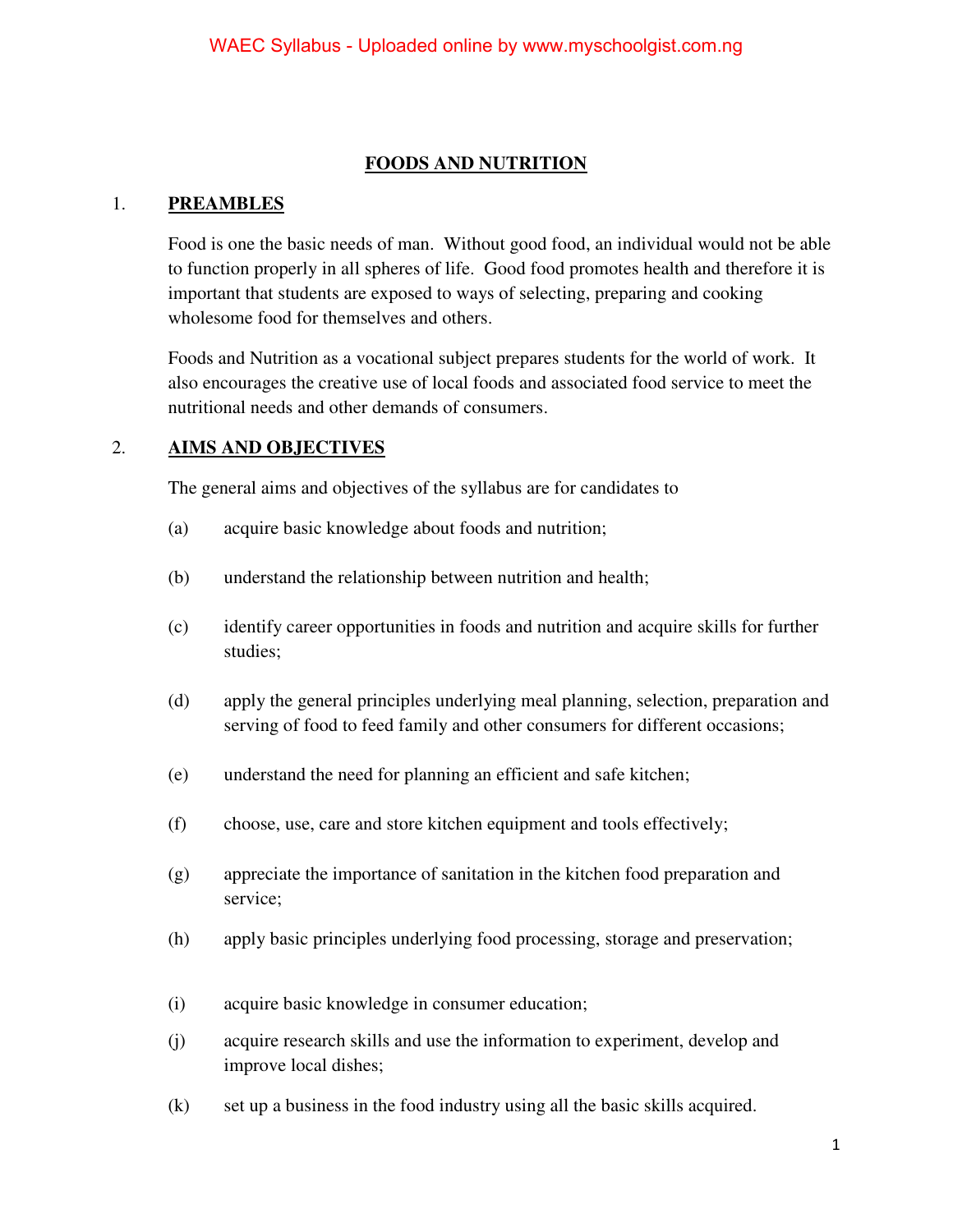#### 3. **SCHEME OF EXAMINATION**

There will be three papers, Papers 1, 2 and 3 all of which must be taken. Papers 1 and 2 will be a composite paper and will be taken at one sitting.

- **PAPER 1:** This will comprise sixty multiple choice questions, all of which are to be answered within 1 hour for 60 marks.
- **PAPER 2:** This will comprise six essay questions out of which candidates will be required to answer four. The paper will carry 40 marks and will last 1 hour 15 minutes.
- **PAPER 3:** This will be a practical test of 3 hour duration. It will carry 100 marks and will be conducted by a visiting examiner.

### **DETAILED SYLLABUS**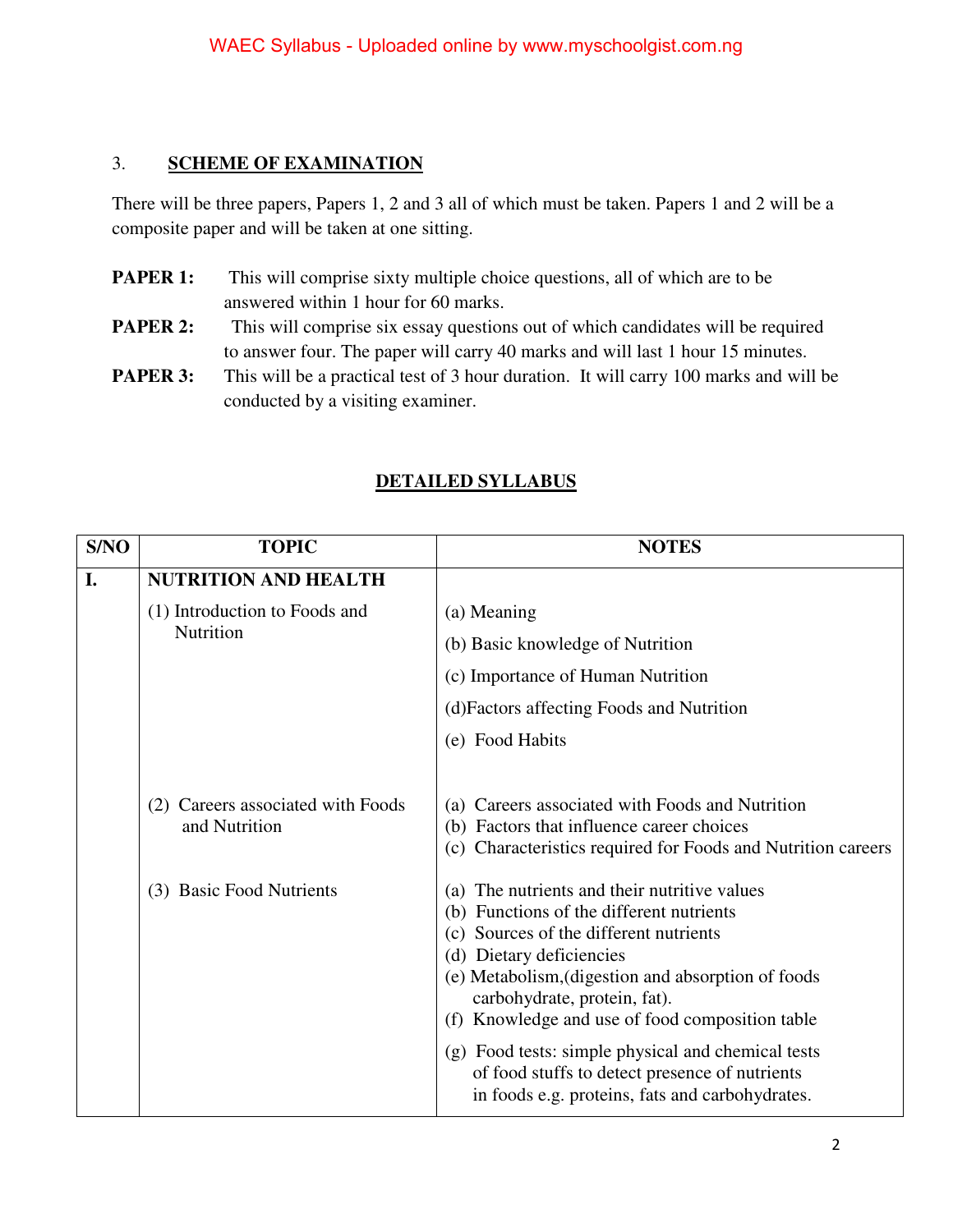| (4) Meal Management           |                                                                                                                                                                                                                                                                                                                       |
|-------------------------------|-----------------------------------------------------------------------------------------------------------------------------------------------------------------------------------------------------------------------------------------------------------------------------------------------------------------------|
| (a) Meal Planning             | Meal planning terms<br>(i)<br>(ii) Reasons for planning meals<br>(iii) Factors in planning meals<br>(iv) General principles of meal planning<br>(v) Meal patterns                                                                                                                                                     |
| (b) Special Nutritional Needs | Nutritional needs for different groups e.g. pregnant,<br>(i)<br>lactating mothers, infants and children, adolescents,<br>adults and the aged, vegetarians.<br>(ii) Planning meals for people in health condition e.g. HIV<br>& AIDS, invalids, convalescents, overweight,<br>underweight, hypertension, diabetes etc. |

| II. | <b>FOOD LABORATORY AND</b><br><b>EQUIPMENT</b> |                                                                                                                                                                                                                              |
|-----|------------------------------------------------|------------------------------------------------------------------------------------------------------------------------------------------------------------------------------------------------------------------------------|
|     | $(1)$ The kitchen                              | Types of kitchen e.g. traditional, modern, institutional.<br>(a)<br>Planning different types of kitchen.<br>(b)<br>Factors to consider when planning.<br>(c)<br>Cleaning agents and abrasives (commercial and local).<br>(d) |
|     | Kitchen equipment and<br>(2)                   | Classes and types of equipment<br>(a)                                                                                                                                                                                        |
|     | tools                                          | Selection, use, care and storage of large and small equipment,<br>(b)<br>fixtures and appliances.                                                                                                                            |
|     | Safety in the kitchen<br>(3)                   | Types of kitchen accidents<br>(a)<br>Causes and prevention of accidents<br>(b)<br>Content and use of first aid box<br>(c)<br>(d)<br>Simple first aid treatment                                                               |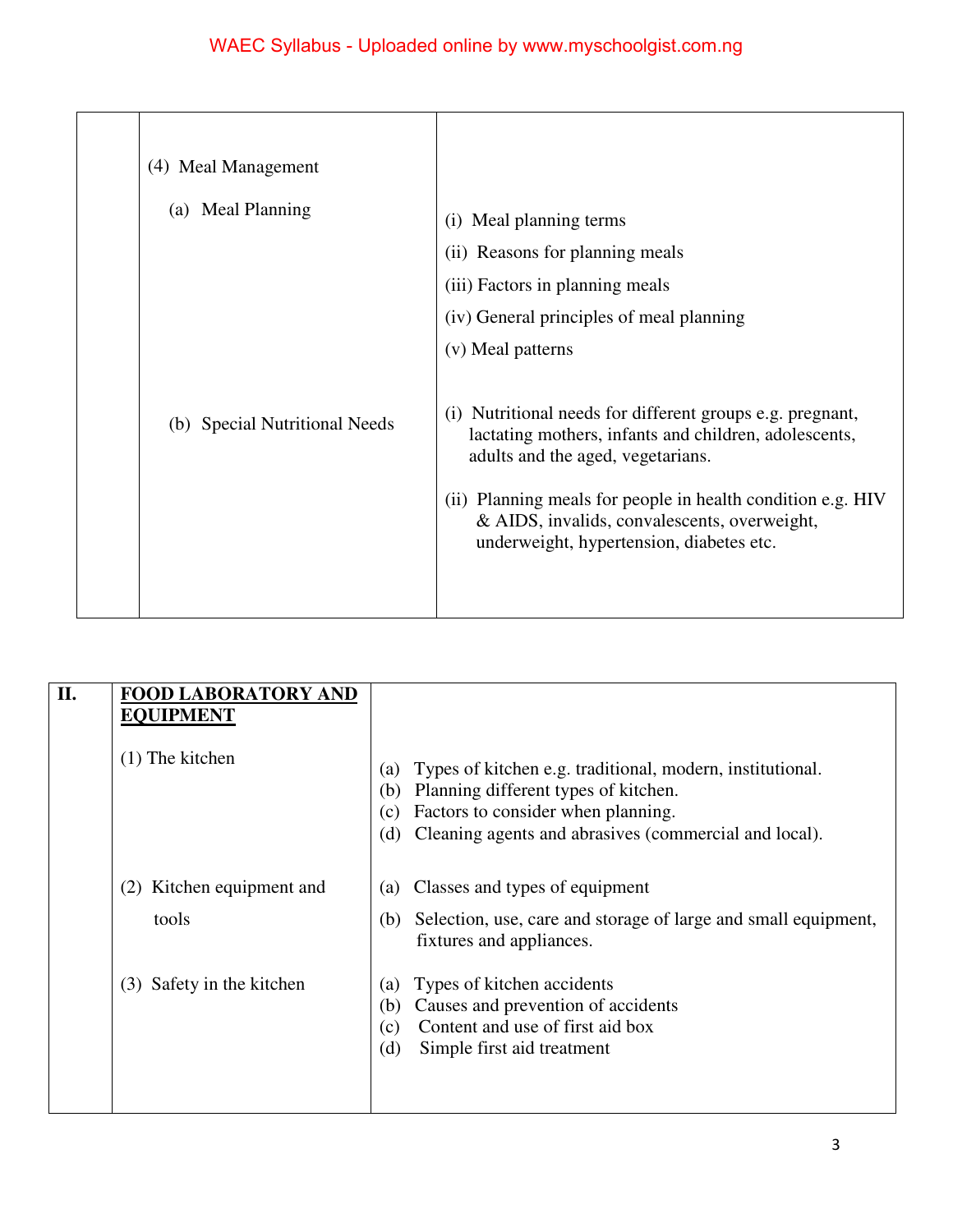|     | (4) Sanitation in the kitchen                                                              |                                                                                                                                                                                                                                                                     | (a) Personal Hygiene                                                                                                                                                                                      |
|-----|--------------------------------------------------------------------------------------------|---------------------------------------------------------------------------------------------------------------------------------------------------------------------------------------------------------------------------------------------------------------------|-----------------------------------------------------------------------------------------------------------------------------------------------------------------------------------------------------------|
|     |                                                                                            | (b)                                                                                                                                                                                                                                                                 | Kitchen Hygiene e.g. general cleaning, waste disposal, pests<br>and pest control.                                                                                                                         |
|     |                                                                                            |                                                                                                                                                                                                                                                                     | (c) Food hygiene e.g. handling of foods, food borne diseases, food<br>sanitation laws.                                                                                                                    |
| Ш.  | <b>FOOD COMMODITIES</b>                                                                    |                                                                                                                                                                                                                                                                     |                                                                                                                                                                                                           |
|     | (1) Animal and animal products                                                             |                                                                                                                                                                                                                                                                     | Kinds/types and structure                                                                                                                                                                                 |
|     | - milk and milk products e.g<br>Cheese, yoghurt<br>eggs,<br>meat,<br>poultry,<br>fish etc. | Selection<br>Storage                                                                                                                                                                                                                                                |                                                                                                                                                                                                           |
|     | (2) Cereals/grains                                                                         | (a) Kinds and forms                                                                                                                                                                                                                                                 |                                                                                                                                                                                                           |
|     |                                                                                            |                                                                                                                                                                                                                                                                     | (b) Importance of cereals and grains:                                                                                                                                                                     |
|     |                                                                                            | - versatility<br>- thickening<br>- cheap source of energy/good source of roughage<br>Classification of fruits/Classification of vegetables.<br>(a)<br>Structure, nutritive value and storage.<br>(b)<br>Important of fruits and vegetables in the diet, etc.<br>(c) |                                                                                                                                                                                                           |
|     | (3) Fruits and vegetables                                                                  |                                                                                                                                                                                                                                                                     |                                                                                                                                                                                                           |
|     | (4) Legumes and oily seeds                                                                 |                                                                                                                                                                                                                                                                     | (a) Classification of legumes, oily seeds                                                                                                                                                                 |
|     |                                                                                            | (b) Importance of legumes and oily seeds in the diet, etc.                                                                                                                                                                                                          |                                                                                                                                                                                                           |
| /NO | <b>TOPIC</b>                                                                               |                                                                                                                                                                                                                                                                     | <b>NOTES</b>                                                                                                                                                                                              |
|     | (5) Fats and oils<br>Starchy roots and plantain<br>(6)                                     |                                                                                                                                                                                                                                                                     | (a) Kinds and classification<br>- vegetable fats and oils<br>- animal fats and oils<br>(b) Uses in diet<br>(c) Uses in the body<br>(d) Health implications of fats and oils<br>(a) Types of starchy roots |
|     |                                                                                            |                                                                                                                                                                                                                                                                     | (b) Types of plantain                                                                                                                                                                                     |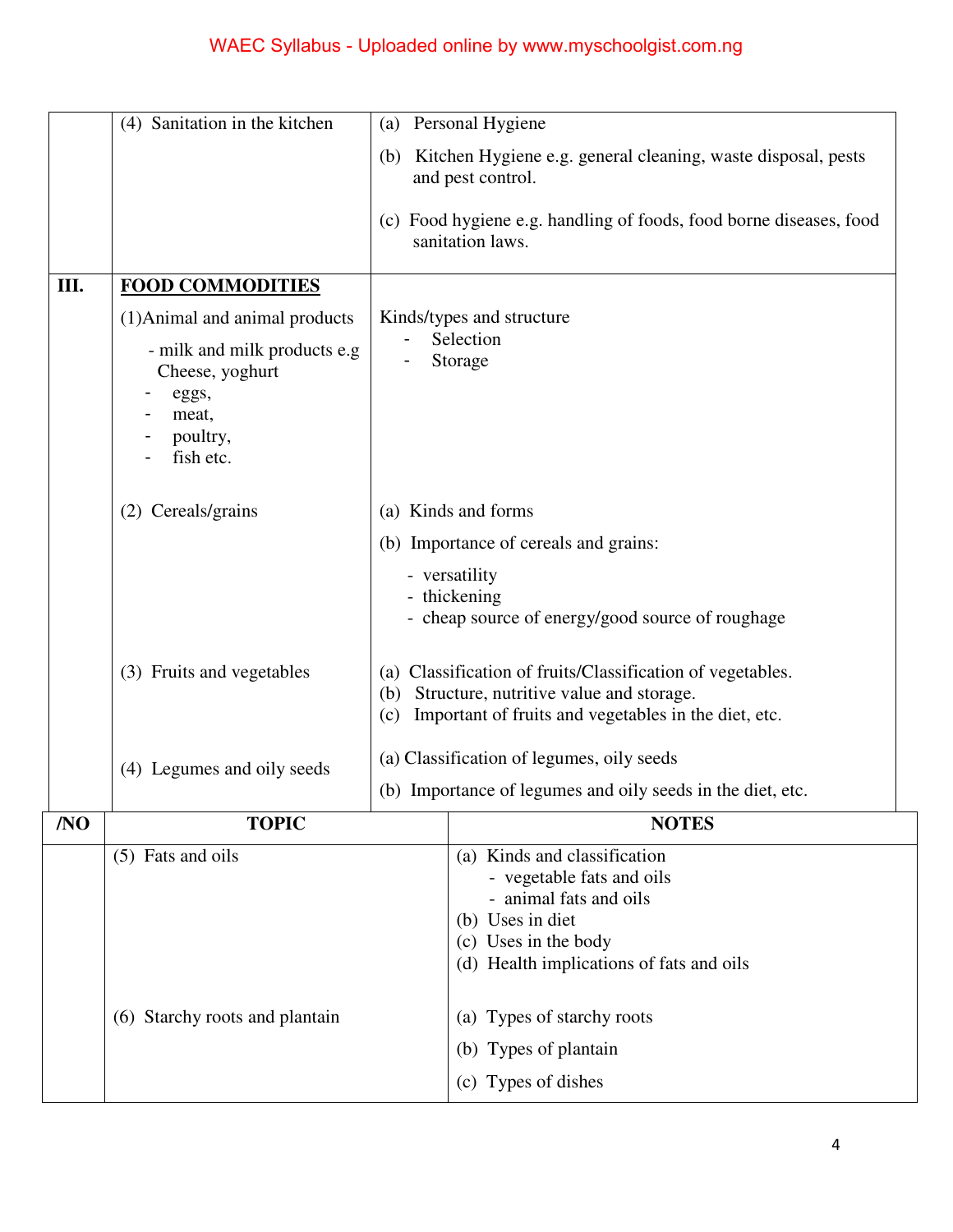| IV. | <b>FOODSTORAGE AND</b><br><b>PRESERVATION</b>                |                                                                                                                  |
|-----|--------------------------------------------------------------|------------------------------------------------------------------------------------------------------------------|
|     | (1) Food spoilage                                            | (a) Meaning of food spoilage<br>(b) Causes and agents of food spoilage                                           |
|     | (2) Food preservation                                        | (a) Meaning and importance of preservation                                                                       |
|     |                                                              | (b) General principles underlying food preservation                                                              |
|     |                                                              | (c) Methods of food preservation                                                                                 |
|     | (3) Food storage                                             | (a) Meaning and importance of food storage                                                                       |
|     |                                                              | (b) Storage of perishable and non perishable foods                                                               |
|     |                                                              | (c) Storage space and equipment e.g. refrigeration, deep<br>freezer, cupboards, shelves, granaries, barns etc.   |
| V.  | <b>FOOD PREPARATION</b><br>(1) Principles underlying cooking | (a) Explanation of the concept of cooking                                                                        |
|     |                                                              | (b) Reasons for cooking food                                                                                     |
|     | (2) Methods of cooking                                       | (a) Moist heat methods e.g. boiling, stewing, steaming etc.                                                      |
|     |                                                              | (b) Dry heat methods e.g. baking, roasting, grilling, frying                                                     |
|     |                                                              | etc.                                                                                                             |
|     |                                                              | (c) Effects of heat on different food commodities e.g.<br>animal products, cereals and grains, fats and oil etc. |
|     | (3) Transfer of heat                                         | Methods of heat transfer and meaning                                                                             |
|     |                                                              | - Convection - liquid, gases<br>Radiation<br>- space                                                             |
|     |                                                              | conduction - solid metal                                                                                         |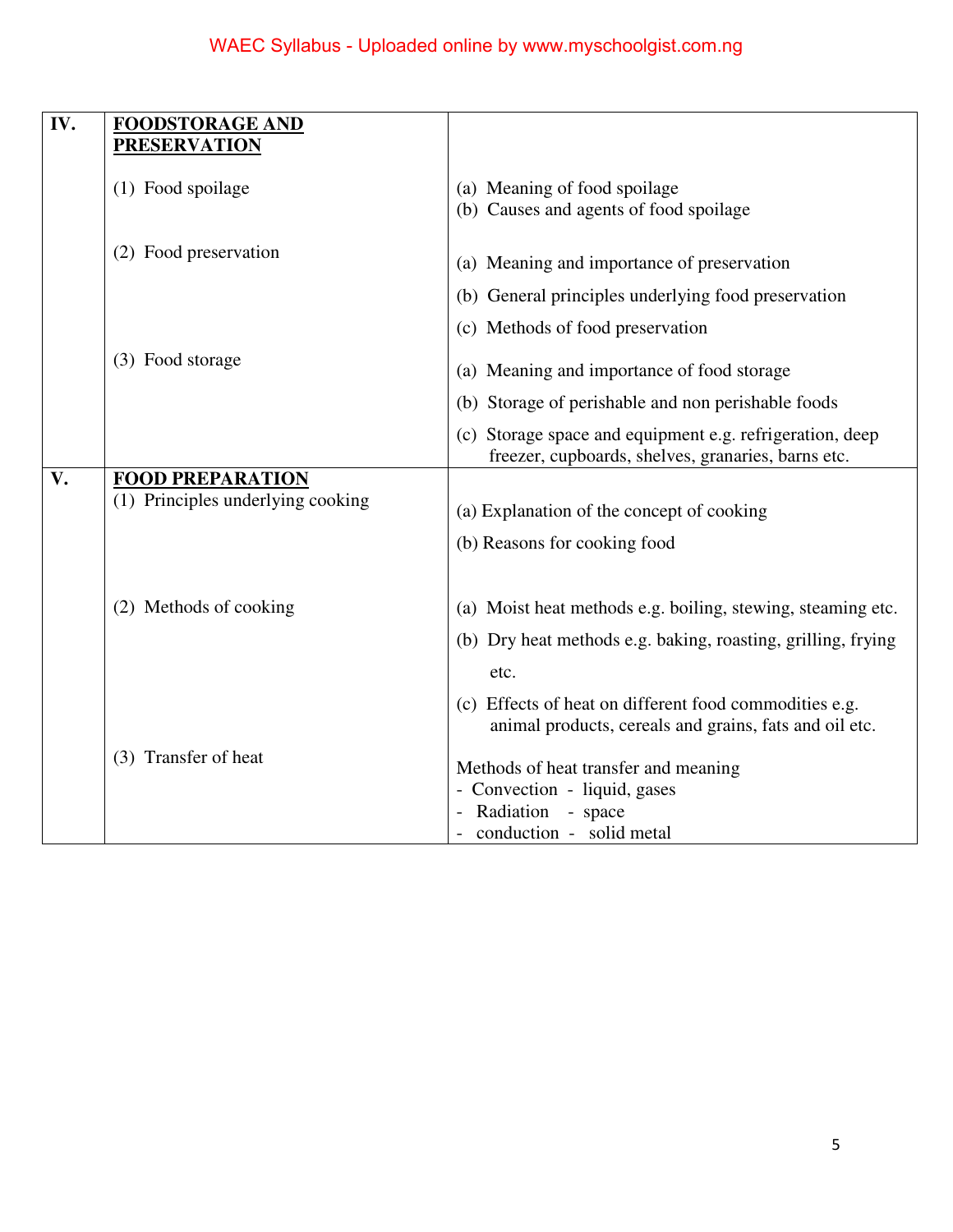| S/NO | <b>TOPIC</b>                           | <b>NOTES</b>                                                                                                                                                            |
|------|----------------------------------------|-------------------------------------------------------------------------------------------------------------------------------------------------------------------------|
|      | (4)Cooking terms                       | Explanation of cooking terms                                                                                                                                            |
|      | (5) Food additives                     | (a) Definitions<br>(b) Types of food additives<br>(c) Functions of additives<br>(d) Selection and use of additives<br>Food adulteration<br>(e)                          |
|      | Flour Cookery and Confectionery<br>(6) |                                                                                                                                                                         |
|      | (a) Types of flour                     | (i) Types of flour<br>Ingredients in flour<br>(ii)<br>(iii) Uses of flour                                                                                               |
|      | (b) Basic ingredients in flour cookery | - Flour, fat, sugar, eggs                                                                                                                                               |
|      | (c) Raising agents                     | (i) Types of raising agents, i.e., steam,<br>carbon dioxide and air                                                                                                     |
|      | (d) Batters and doughs<br>- Batters    | (ii) Sources:- boiling liquid – steam,<br>baking powder - carbon dioxide<br>whisking - air<br>(i) Types of batters<br>(ii) Uses of batters<br>(iii) Dishes using batter |
|      | - Doughs                               | - biscuits - classification<br>- rubbed in<br>- creamed<br>- whisked<br>- melted<br>- sponge mixtures                                                                   |
|      | (e) Cakes                              | - rubbed in<br>- creamed<br>- whisked<br>- melted<br>- sponge mixtures                                                                                                  |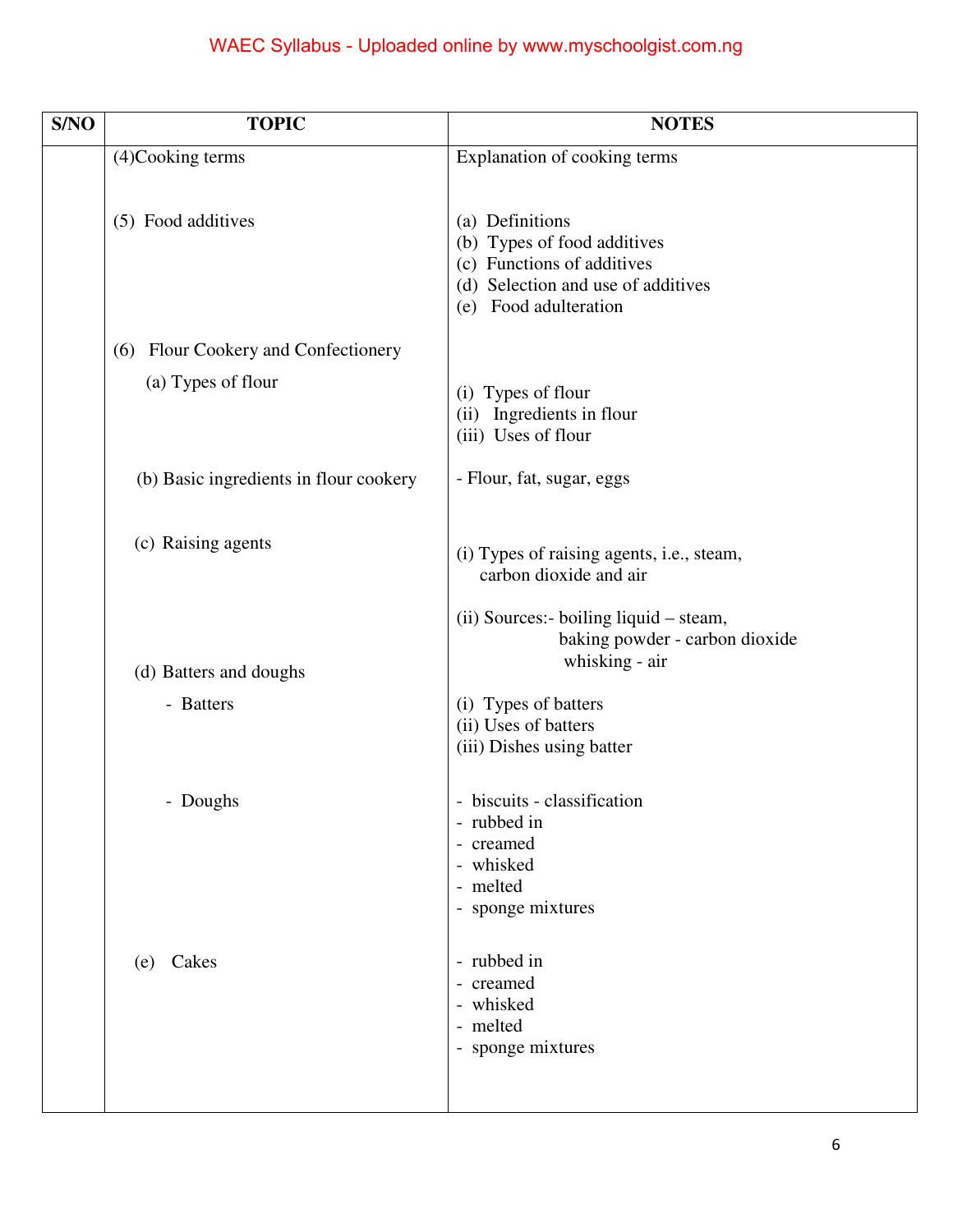| (f) Pastries | <b>Types of Pastries</b><br>(1)<br>Shortcrust, suet, flaky, etc.           |
|--------------|----------------------------------------------------------------------------|
|              | (ii) Principles underlying pastry making                                   |
|              | (iii) Pastry dishes e.g. turn over; jam tartlets,<br>cornish pasties, etc. |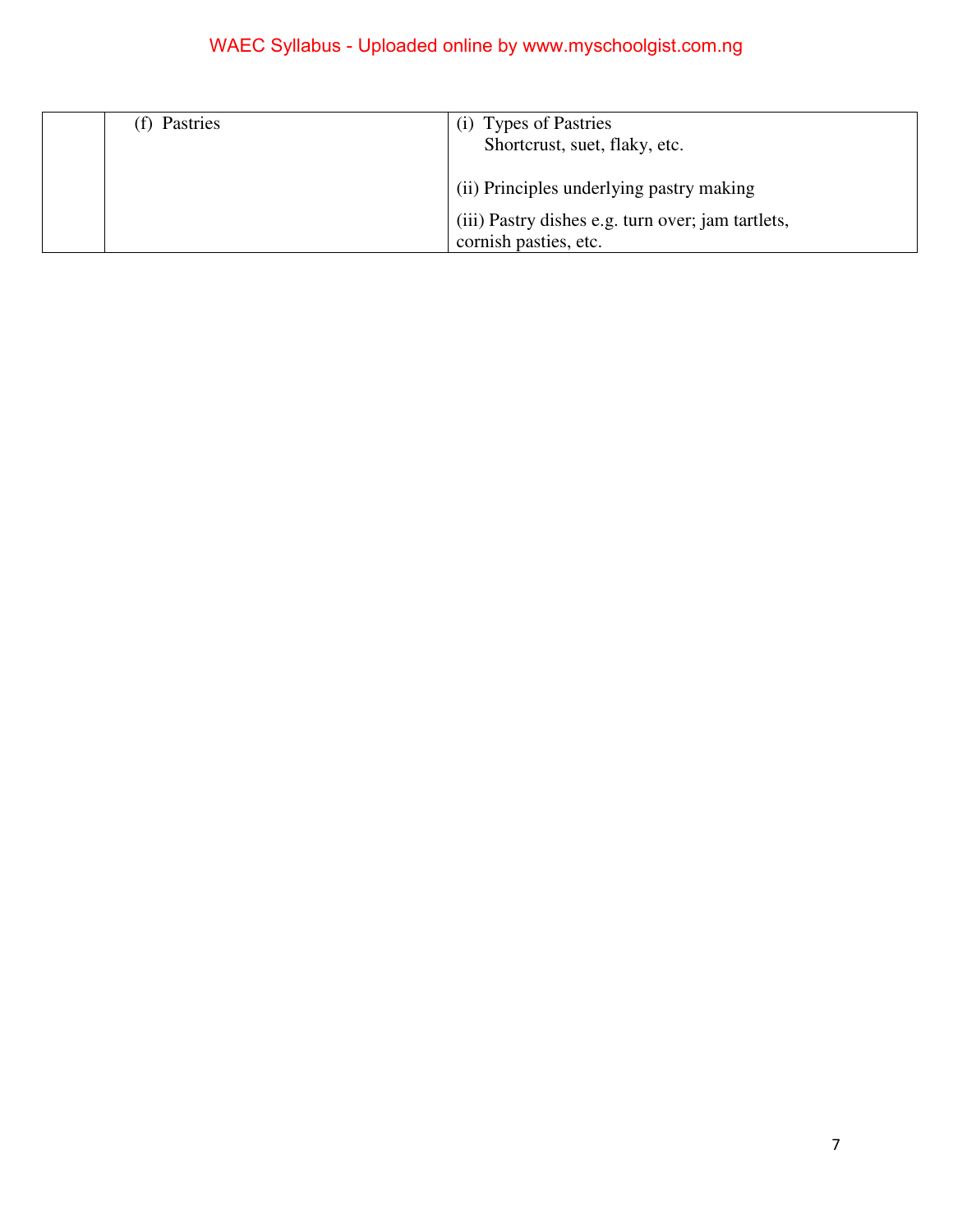| S/NO | <b>TOPIC</b>                                          | <b>NOTES</b>                                                                                                                                                                                    |
|------|-------------------------------------------------------|-------------------------------------------------------------------------------------------------------------------------------------------------------------------------------------------------|
|      | (g) Yeast Mixtures                                    | (i) Definition                                                                                                                                                                                  |
|      |                                                       | (ii) Ways of preparing yeast mixture                                                                                                                                                            |
|      |                                                       | (iii) Important points in preparing yeast mixture                                                                                                                                               |
|      |                                                       | (iv) Yeast dishes – bread loaves, bread rolls, doughnut                                                                                                                                         |
|      | (h) Cake Decoration                                   |                                                                                                                                                                                                 |
|      | Icing                                                 |                                                                                                                                                                                                 |
|      |                                                       | (i) Types of icing e.g. butter icing, royal icing                                                                                                                                               |
|      |                                                       | (ii) Uses of icing                                                                                                                                                                              |
|      |                                                       | (iii) Preparation of icing                                                                                                                                                                      |
|      |                                                       | (iv) Using royal icing and butter icing                                                                                                                                                         |
| VI.  | <b>BEVERAGES</b>                                      |                                                                                                                                                                                                 |
|      | (1) Classification of beverages                       | (a) Non-alcoholic beverages<br>- coffee and tea<br>- cocoa drink<br>- milk and egg drinks<br>- fruit juices and fruit drinks<br>- beef tea and lemon grass<br>(b) Alcoholic<br>- beer<br>- wine |
|      | (2) Importance of beverages                           | - Nutritive values etc.                                                                                                                                                                         |
|      | (3) Principles underlining preparation of<br>beverage | Tea, coffee, cocoa etc.<br>$\overline{\phantom{a}}$                                                                                                                                             |
| VII. | <b>CONVENIENCE FOODS</b>                              | (a) Types of convenience foods<br>(b) Selection and uses of convenience foods                                                                                                                   |
|      |                                                       | (c) Advantages and disadvantages of using convenience<br>foods<br>(d) Preparation of dishes using convenience foods                                                                             |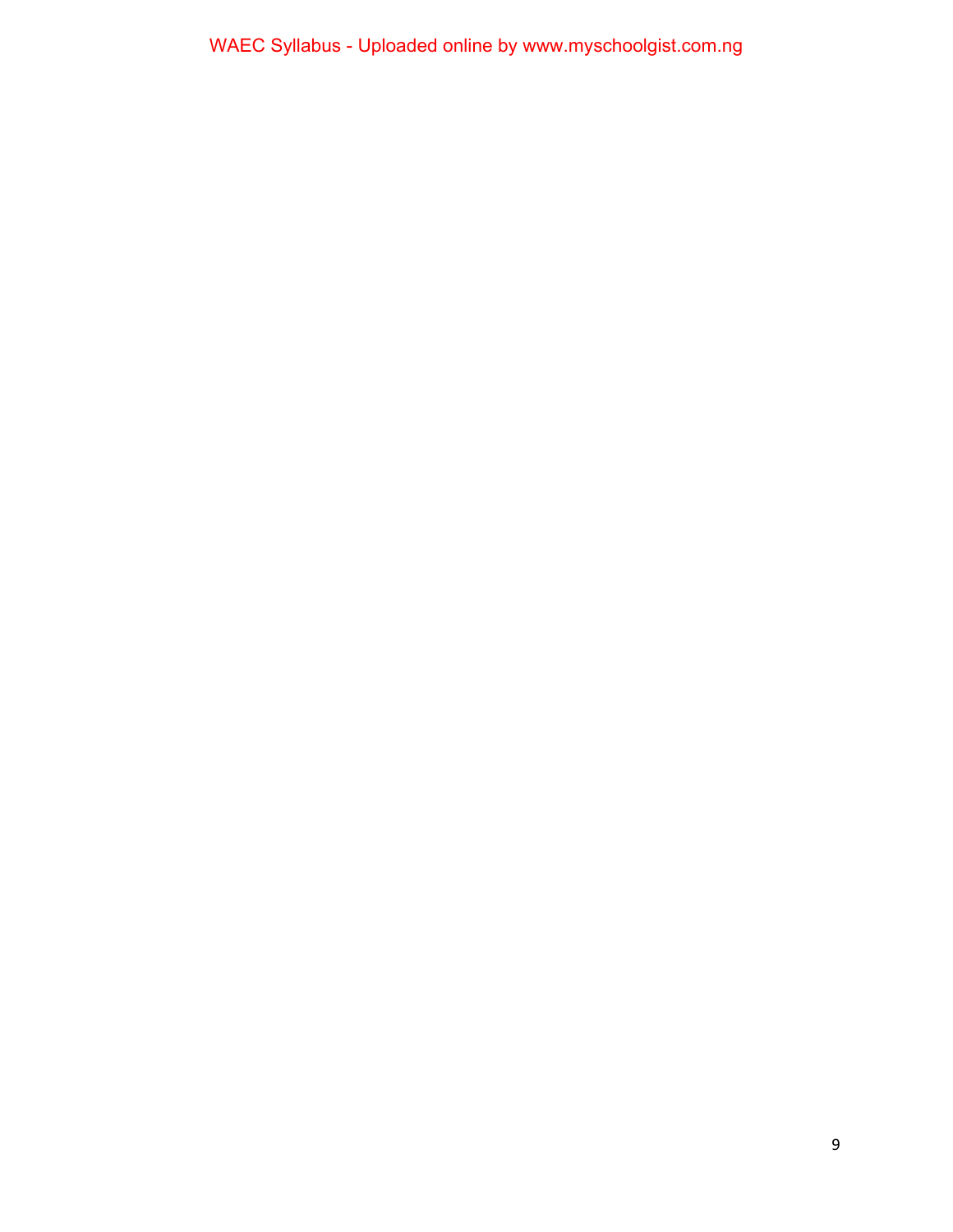| S/NO  | <b>TOPIC</b>                                    | <b>NOTES</b>                                                       |
|-------|-------------------------------------------------|--------------------------------------------------------------------|
| VIII. | <b>RECHAUFFÉ (LEFTOVER) FOODS</b>               | (a) Explanation                                                    |
|       |                                                 | (b) Importance of using left over goods                            |
|       |                                                 | (c) Rules/guidelines for using leftover foods                      |
|       |                                                 | (d)Rechauffé dishes                                                |
| IX    | <b>FESTIVE DISHES/SPECIAL</b>                   | (a) Explanation                                                    |
|       | <b>OCCASION DISHES</b>                          | (b) Occasions for festive dishes                                   |
|       |                                                 | (c) Types of festive dishes/special occasion dishes                |
|       |                                                 | (d) Preparation of festive dishes/special occasion dishes          |
| X     | <b>ART OF ENTERTAINING</b><br>(1) Entertainment |                                                                    |
|       |                                                 | (a) Explanation<br>(b) Types of parties                            |
|       |                                                 | (c) Occasions for parties                                          |
|       |                                                 | (d) Points to consider when selecting types of parties             |
|       |                                                 | (e) Factors that contribute to the success of parties              |
|       |                                                 |                                                                    |
|       | (2) Table setting and etiquette                 | (a) Explanation e.g. table setting, cover, etc.                    |
|       |                                                 | (b) Setting tables and tray for different meal and occasion        |
|       |                                                 | (c) Table appointments                                             |
|       |                                                 | Table manners/etiquette<br>(d)                                     |
|       | (3) Meal Service Style                          | (a) Types of meal service                                          |
|       |                                                 | - Informal meal service                                            |
|       |                                                 | - formal meal service                                              |
|       |                                                 | (b) Factors determining choice of service styles<br>types of party |
|       |                                                 |                                                                    |
|       |                                                 | (c) Foods for special occasions e. g. birthday, naming             |
|       |                                                 | ceremonies, weddings etc.                                          |
|       |                                                 | Factors that contribute to the success of parties<br>(e)           |
| XI    | <b>EXPERIMENTAL COOKERY</b>                     |                                                                    |
|       | Research into Local dishes and Drinks<br>(1)    | (a) Importance of research in Foods and Nutrition                  |
|       |                                                 | (b) Collection of information (data)                               |
|       |                                                 | (c) Research into local dishes                                     |
|       |                                                 | Development of new recipes<br>(d)                                  |
|       |                                                 | Improving existing recipes based on methods of<br>(e)              |
|       |                                                 | preparation,                                                       |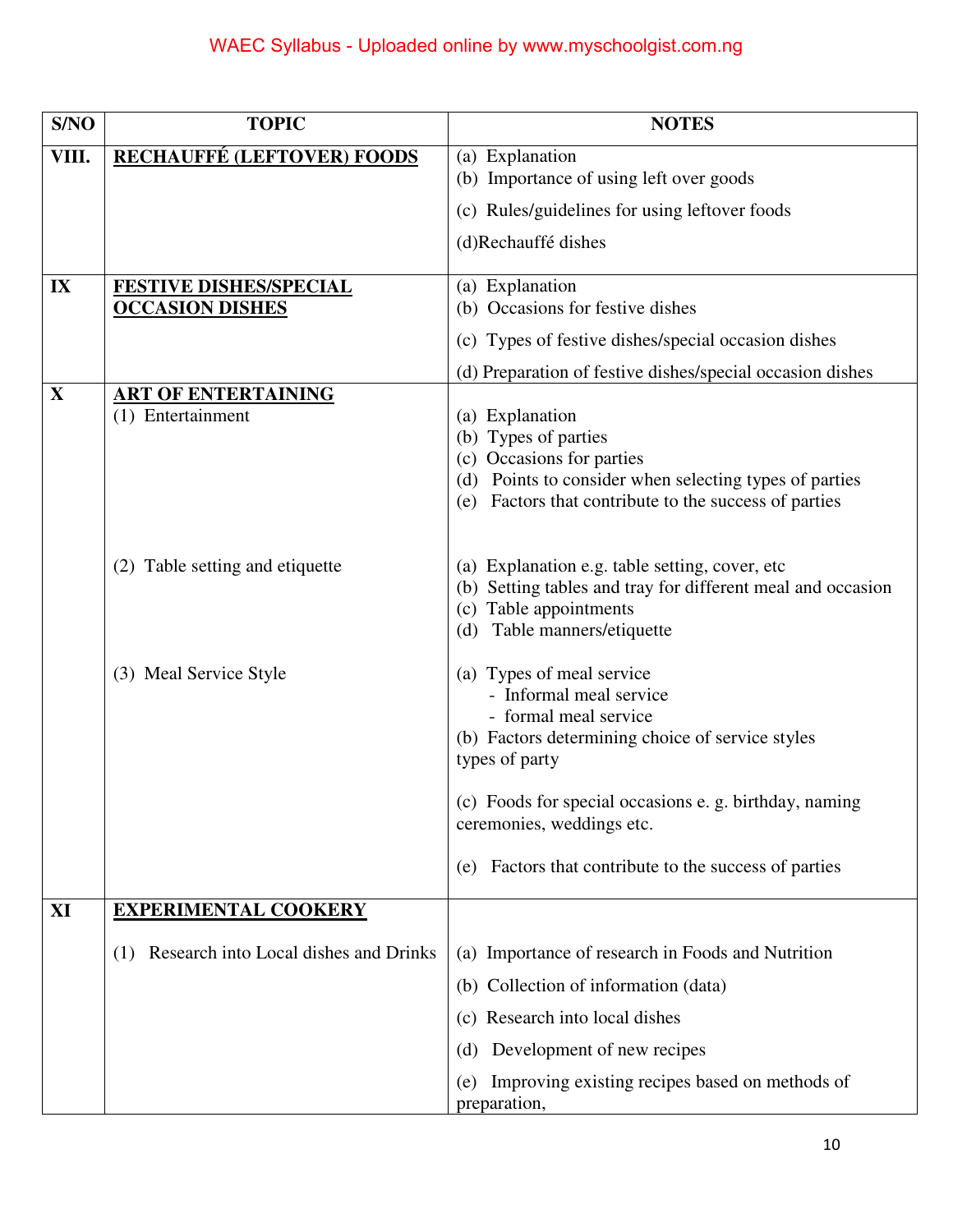|  | Nutritive value, time and energy use and service/<br>presentation |
|--|-------------------------------------------------------------------|
|  |                                                                   |